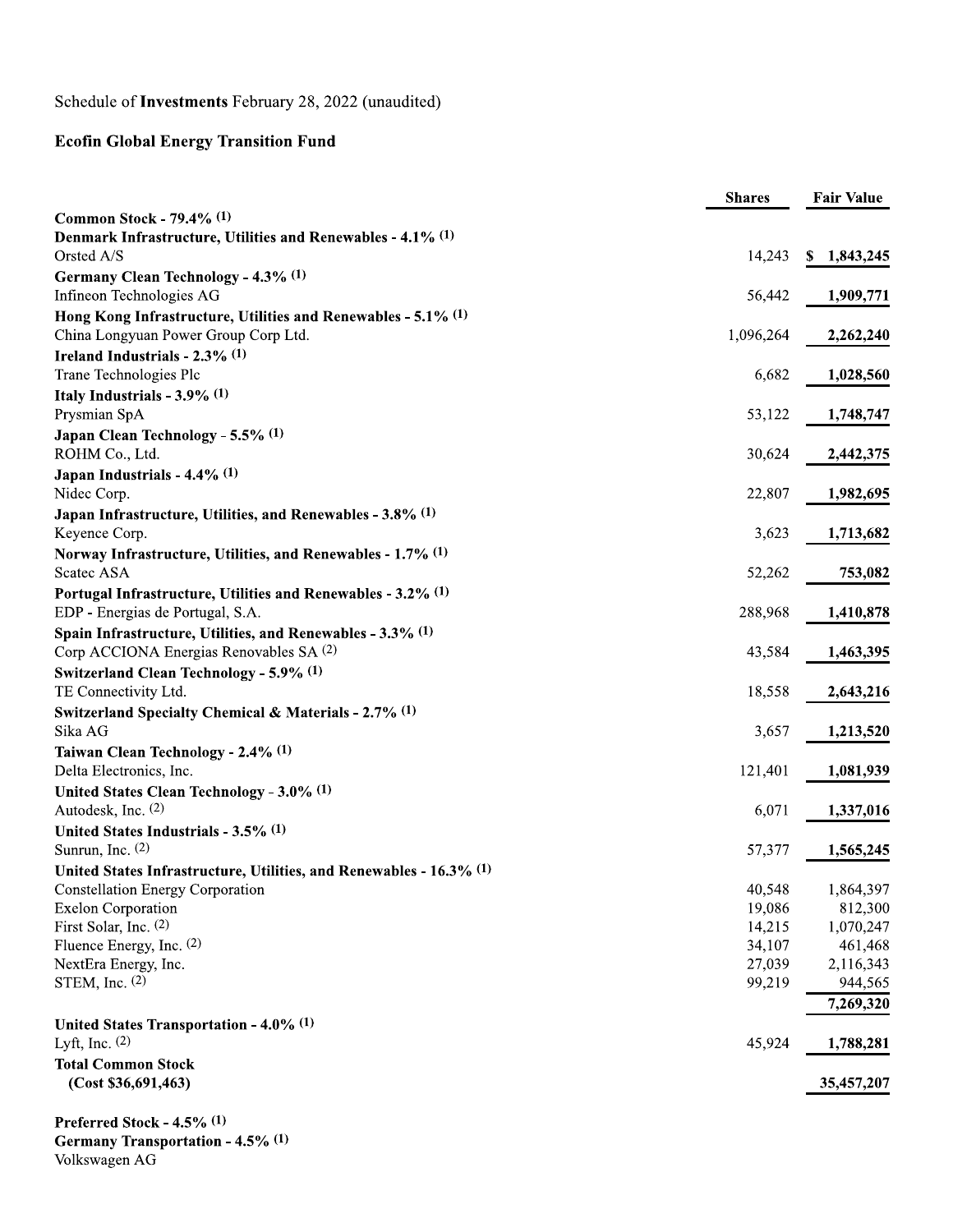| (Cost \$2,274,615)                                                | 10.162  | 1,997,626    |
|-------------------------------------------------------------------|---------|--------------|
| Short-Term Investment - $1.6\%$ (1)                               |         |              |
| United States Investment Company - 1.6% (1)                       |         |              |
| First American Government Obligations Fund, Class X, $0.03\%$ (3) |         |              |
| (Cost \$735,919)                                                  | 735.919 | 735,919      |
| Total Investments - $85.5\%$ (1)                                  |         |              |
| (Cost \$39,701,997)                                               |         | 38,190,752   |
| Other Assets in Excess of Liabilities, Net - $14.5\%/1$           |         | 6,491,300    |
| Total Net Assets - $100.0\%$ <sup>(1)</sup>                       |         | \$44,682,052 |
| Calculated as a percentage of net assets.<br>(1)                  |         |              |
|                                                                   |         |              |

(2) Non-income producing security.<br>
(3) Rate indicated is the current yield as of February 28, 2022.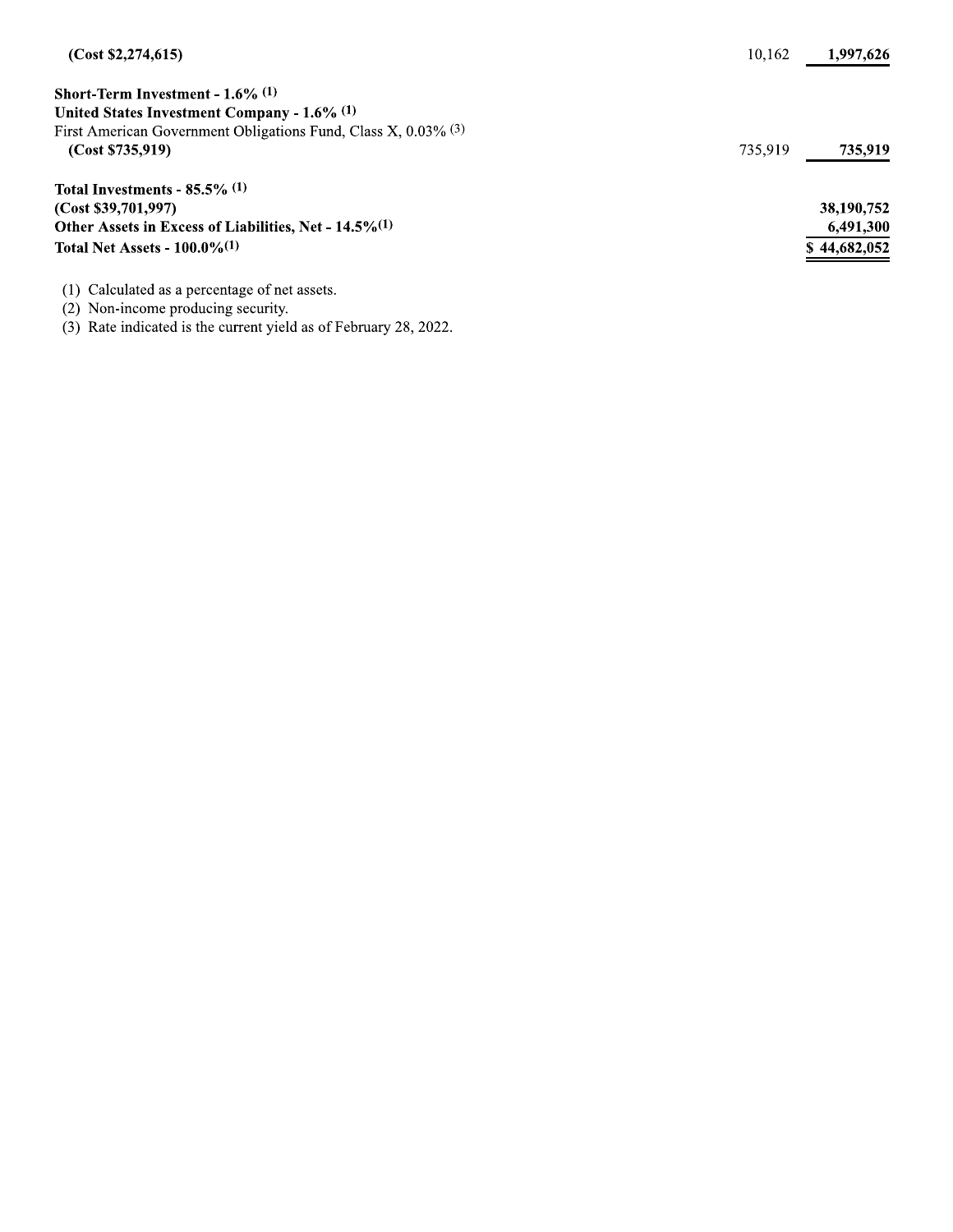The Fund has adopted fair value accounting standards which establish an authoritative definition of fair value and set out a hierarchy for measuring fair value. These standards require additional disclosure about the various inputs and valuation technique

Level 1 - Quoted prices in active markets for identical assets or liabilities.

Level 2 - Observable inputs other than quoted prices included in Level 1. These inputs may include quoted prices for similar instruments, interest rates, prepayment speeds, credit risk, yield curves, default rates and similar data.

Level 3 - Significant unobservable inputs for the asset or liability, representing the Fund's view of assumptions a market participant would use in valuing the asset or liability.

The inputs or methodology used for valuing securities are not an indication of the risk associated with investing in those securities.

The following table is a summary of the inputs used to value the Fund's securities by level within the fair value hierarchy as of February 28, 2022:

|                       | Level 1      | Level 2                     | Level 3 | Total                                 |
|-----------------------|--------------|-----------------------------|---------|---------------------------------------|
| Common Stock          |              | $$15,631,638$ $$19,825,569$ |         | $-$ \$ 35,457,207                     |
| Preferred Stock       |              | 1.997.626                   |         | 1,997,626<br>$\overline{\phantom{a}}$ |
| Short-Term Investment | 735,919      | $\overline{\phantom{a}}$    |         | 735,919<br>$\overline{\phantom{m}}$   |
| Total Investments     | \$16,367,557 |                             | $- S$   | $-$ \$ 38,190,752                     |

As of February 28, 2022, the Fund's Investments in other financial instruments\* were classified as follows:

| Swaps**                                  | 221.499 \$ |  |  | $-$ \$ 221.499 |
|------------------------------------------|------------|--|--|----------------|
| <b>Total Other Financial Instruments</b> |            |  |  | $-$ \$ 221.499 |

\* Other financial instruments are derivative instruments are reflected in the Schedule of Investments, such as swaps, futures and/or written options.

\*\* Swap contracts are valued at the net unrealized apprecation (depreciation) on the instrument by counterparty.

Refer to the Fund's Schedule of Investments for additional industry information.